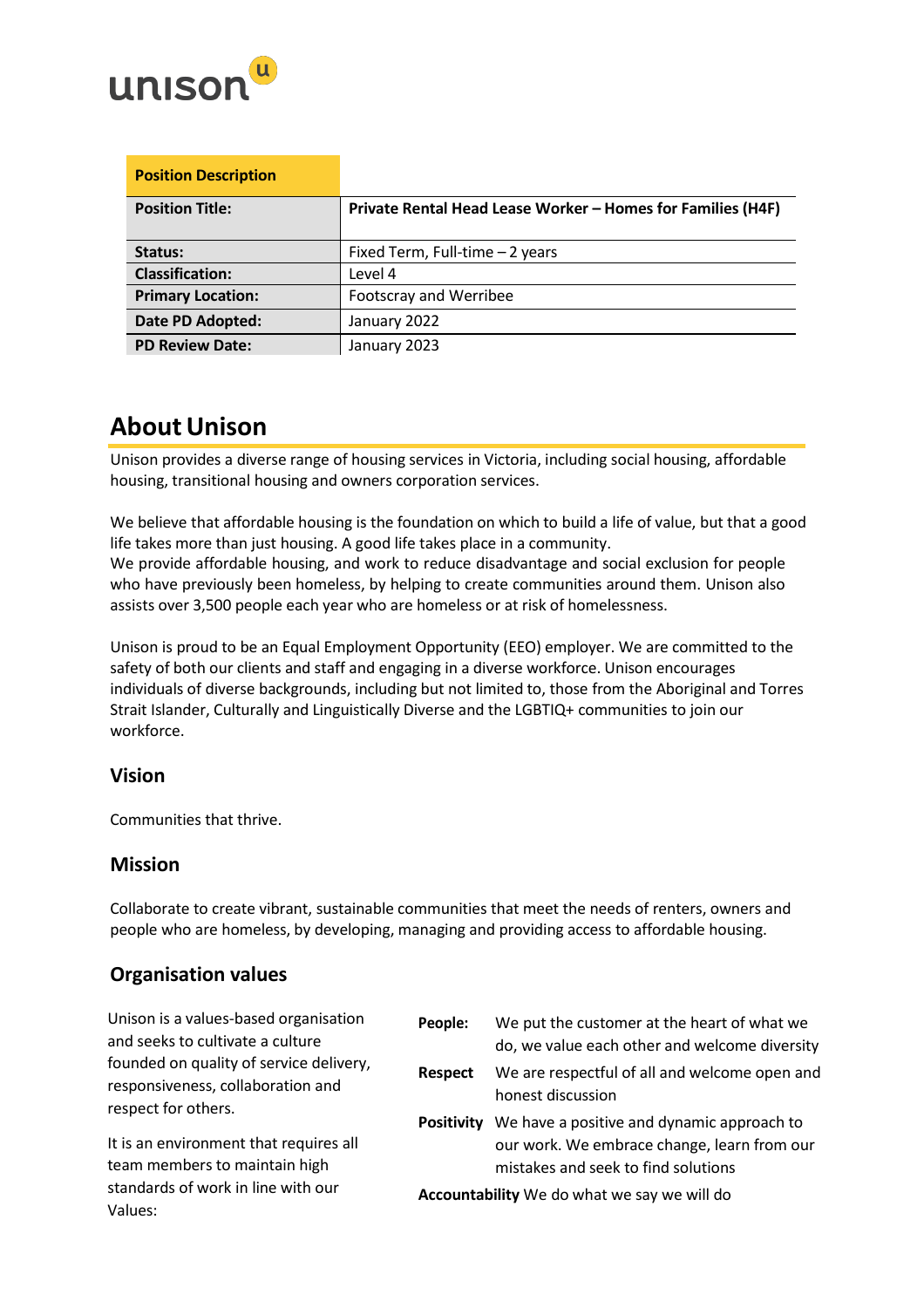

## **Position Objectives**

Unison, in partnership with Uniting Victoria and Tasmania and MacKillop Family Services, has recently been funded to deliver the Victorian Government's *Homes for Families (H4F)* program in Melbourne's North and Western regions. H4F will provide medium to long term housing for families who were accommodated in hotels as a response to the Coronavirus pandemic in October 2021.

The Private Rental Head Lease Worker – Homes for Families (H4F) will:

- secure head leased properties from the private rental market for families who are homeless and referred by a support partner
- allocate head leased and social housing properties to families who have been allocated a H4F housing and support package
- manage these tenancies within the Residential Tenancies Act 1997 (**RTA**)
- collaborate with support partners to stabilise tenancies and secure long term housing outcomes for families
- data collection and reporting as required

## **Key Accountabilities**

#### **Relationships/Networking**

- Develop functional and collaborative relationships with Real Estate agents in north and Western Melbourne to facilitate access to head leased private rental properties.
- Develop collaborative relationships with support partners (Uniting and MacKillop) to facilitate stable tenancies and collectively deliver on the agreed objectives and funding agreements.
- Work collaboratively and cooperatively with the Private Rental Access team, the H2H team and broader members of the Unison teams.

#### **Property Tenancy Management**

- Establish strong relationships with tenants in head leased properties that are focussed on establishing and sustaining a successful tenancy.
- Work closely with support partners to facilitate timely tenancy intervention to support tenants when appropriate
- Ensure that tenants and prospective tenants are treated with dignity and respect
- Respond promptly and respectfully to maintenance
- Effectively manage rent, including rent calculation, rent collection and monitoring and resolving arrears by proactively engaging with tenants in a timely and supportive manner.
- Ensure the regular inspection of properties to identify any tenancy or maintenance issues.
- Understand and comply with all relevant legislation and attend and represent Unison at the Victorian Civil and Administrative Tribunal (VCAT
- Ensure accurate preparation, execution and control of documentation associated with the management of head lease properties.
- Ensure punctual attendance for all internal and external business commitments
- Ensure all necessary tasks associated with property management are carried out in an efficient, expedient and professional manner in accordance with the Residential Tenancies Act and Unison policies and procedures and agreements with external agencies.
- Provide assistance to clients to inspect properties including advocacy on behalf of clients with real estate agents or landlords where appropriate.
- Other assistance and outreach for tenants with partner agencies as required by individual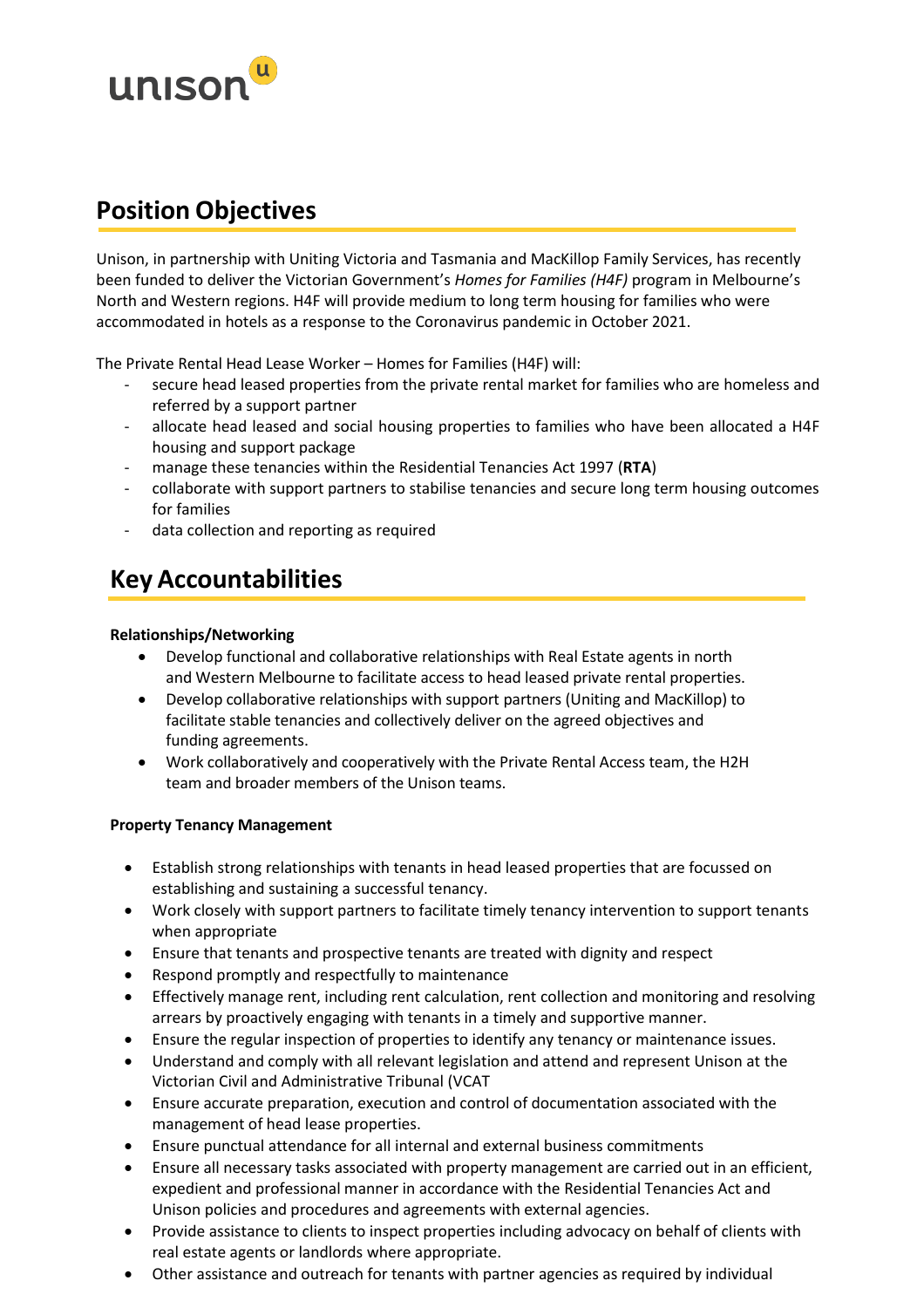

clients and the program, in accordance with the program objectives

#### **Administration and Data Collection**

- Develop and maintain information and tools about the head leasing programs that can:
	- − Facilitate access to private rental properties from Real Estate Agencies
	- − Assist clients to access and maintain private rental
- Assist with meeting government and/or partner agency targets for head leasing programs.
- Collect and report relevant client and service delivery data as required, and update and maintain relevant databases and files promptly and accurately.
- Actively participate in and contribute to the organisation's continuous quality improvement program for organisation and service development, review, accreditation and planning.
- Provide monthly reports to H4F Team Leader and maintain spreadsheets and reporting required by the Department of Health & Human Services.
- Develop, monitor and record progress in meeting the program aims through own work plan and through maintaining project planning documents as required.
- Attend team meetings and other Unison staff meetings

#### **Other**

• Other duties as requested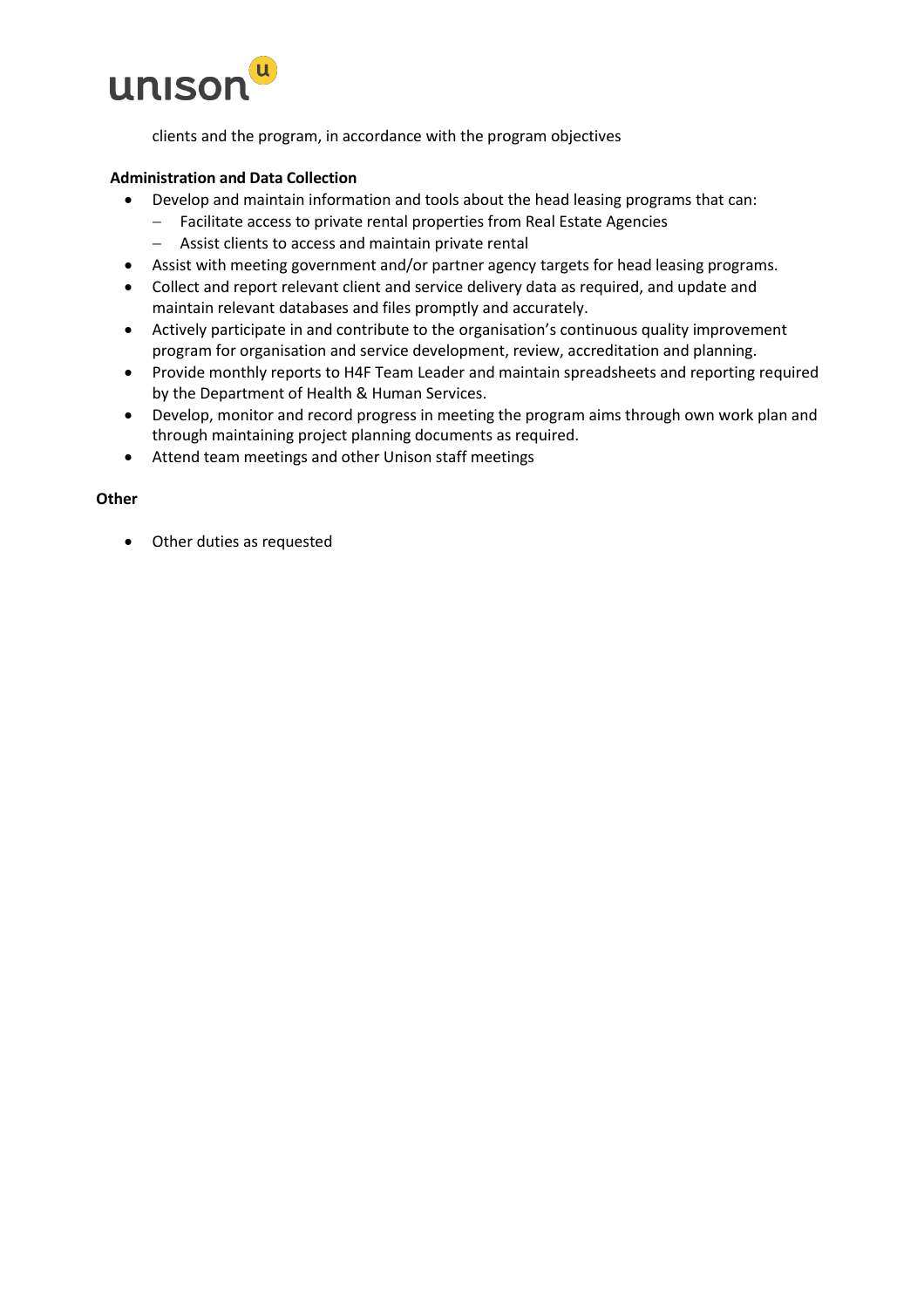

# **Key Selection Criteria**

| Qualifications and<br>Experience | Qualifications in Social Work, Community<br>Development, Social Sciences OR experience in the<br>Housing or Real Estate sector<br>Knowledge and understanding of the Residential<br>$\bullet$<br>Tenancies Act (1997)<br>Knowledge of mechanisms contributing to, and<br>maintaining, disadvantage/poverty and housing<br>insecurity and homelessness<br>Demonstrated skills and experience in working<br>effectively and sensitively with a broad range of<br>clients, including those with high support needs and<br>challenging behaviours |
|----------------------------------|-----------------------------------------------------------------------------------------------------------------------------------------------------------------------------------------------------------------------------------------------------------------------------------------------------------------------------------------------------------------------------------------------------------------------------------------------------------------------------------------------------------------------------------------------|
| <b>Personal Qualities</b>        | Ability to show initiative, be a self-starter & work autonomously<br>$\bullet$<br>Ability to cope in a busy dynamic service to meet the requirements<br>$\bullet$<br>of our service and departmental targets for our program.<br>Approachable with a positive, cooperative and constructive<br>$\bullet$<br>attitude to work and working with others<br>Ability to be professional and to show empathy<br>$\bullet$                                                                                                                           |
| Knowledge and<br>skills          | High level communication skills - including verbal and written<br>$\bullet$<br>communication<br>Well-developed computer skills - word processing, excel, data-bases;<br>٠<br>Demonstrated skills and experience within collaborative teams<br>٠<br>A current full Victorian driver's licence                                                                                                                                                                                                                                                  |
| Workplace Health<br>and Safety   | Comply with Unison's OHS policy and applicable legislation.<br>$\bullet$<br>Regularly inspect own immediate work environment and report<br>any incidents, hazards or near misses that can cause harm or that<br>represent a threat to public safety to the relevant Manager or<br>Supervisor.<br>Actively participate in hazard elimination where practical.<br>$\bullet$                                                                                                                                                                     |
| Safety screening                 | This role is subject to a satisfactory National Police History check<br>$\bullet$<br>and Working with Children Check.<br>Applicants who have lived overseas for 12 months or longer<br>$\bullet$<br>during the past 10 years are required to provide the results of<br>an international police check.                                                                                                                                                                                                                                         |